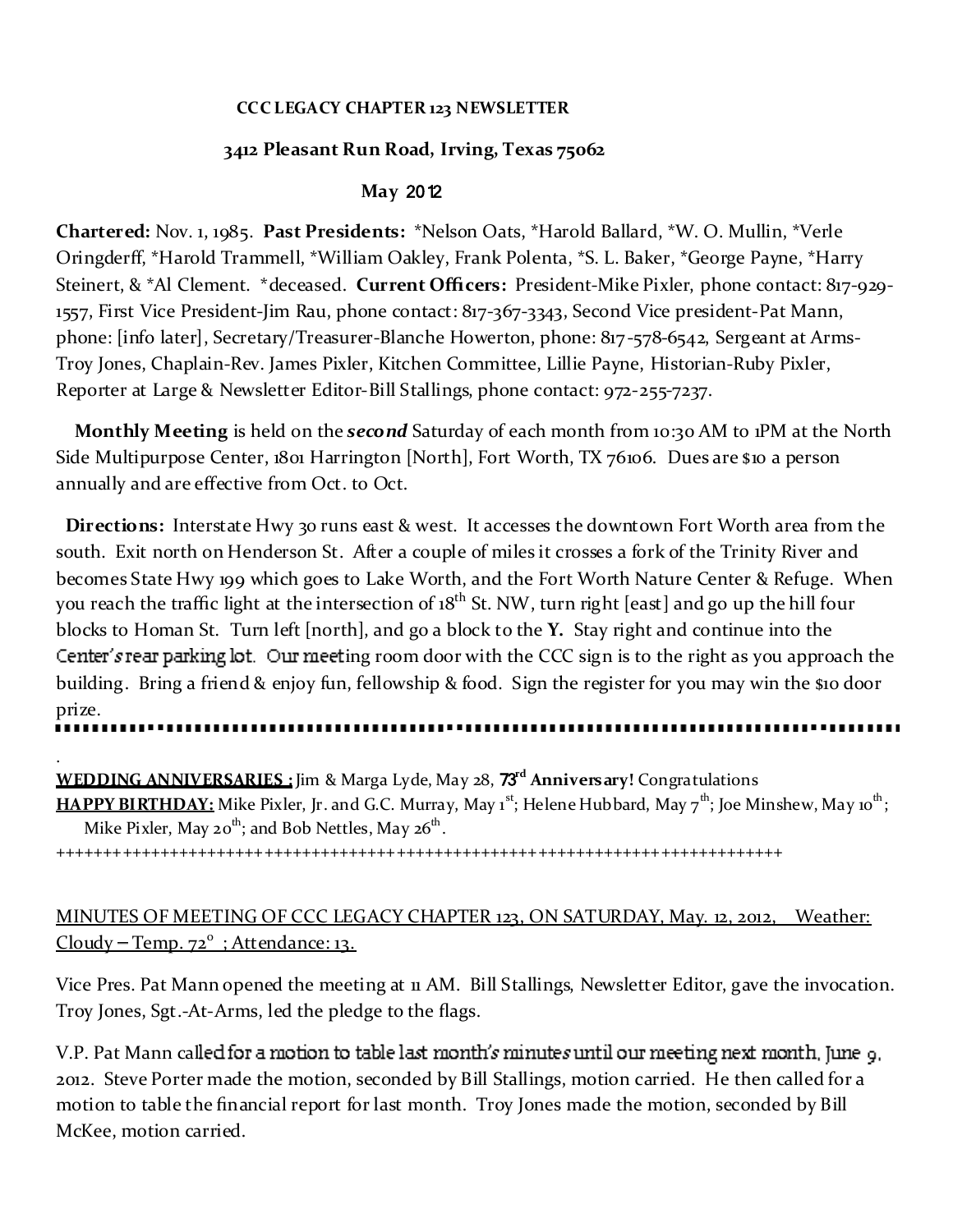Quite a few people had May birthdays. We all sang happy birthday to all. We remembered our dear Lillie Payne, who is ill. We miss her and Jack Bragg, who is ill also. Faye Clement had a sister who passed. Our heart goes out to her.

V.P. Pat Mann and Marcia Doherty told the group about their trip to Fredricksburg. There is a museum there which is a "Must See." Pat and Marcia made a donation to the Chapter.

Questions and comments were made by the membership. Ruby Pixler passed the donation can. Bill Stallings won the door prize and gave it back to the Chapter. Troy Jones blessed the food. He then made a motion to adjourn, seconded by Ruby Pixler, motion carried.

Pres. Mike Pixler, V.P. Jim Rau, and the bus driver showed up to have lunch with us before loading for a field trip to the Fort Worth Nature Center & Refuge. Our Newsletter Editor, Bill Stallings, has more to follow about our trip.

> Respectfully Submitted, Blanche Howerton, Sec./Treas.

## **THE PRESIDENT'S CORNER**

# **The Sub ject for This Corner is:**

It's never too late to thank someone for what they did, will do, or have done to help in the growth of the CCC Legacy. The "boys" certainly did their part.

There is a reason they are known as the "Greatest Generation." Because of the actions of the government, in land grants for cultivation, the land was devastated and ripped of vegetation. That, in itself did not cause the dust bowl, but it certainly helped to cause it. Anyway, thanks to FDR, and the "New Deal," which included the WPA and CCC, this nation was able to work its way out of the depression, and bring the land back to life with the help of the Soil Conservation Service, [SCS]. What does this have to do with "Thanks to the kids?"

It's simple, really. Thank you to the kids who keep the ideas and ideals of the CCC alive and well and always moving forward. The kids are the children, who had their dad in, or associated with the WPA and CCC. I know I will miss someone, like the "kids" that did not have a dad in one of the programs; maybe an uncle, or maybe just knew one of the boys, or maybe just want to help make sure a "Grateful Nation" remains just that; Grateful to the "boys." To all of the kids who work hard in support of the CCC Legacy, I would like to just say, "Thank you." All of your hard work is appreciated and will not be forgotten.

We at CCC Legacy Chapter 123 would like to say thank you for stopping by at this year's "Buffalo Boogie" at the FWNC&R on 12 May. Jim and I met not less than 10 people who knew someone associated with the CCC. It was shared, that everyone who attended the tour of the nature center enjoyed it. Perhaps we can do it again in the future. Thank you, Jim and Bill. I hope to see the people we met at the 9 June, 2012, meeting. Remember, bringa family member, or bring a friend, if you can't bring a friend, bring an enemy, but bring someone.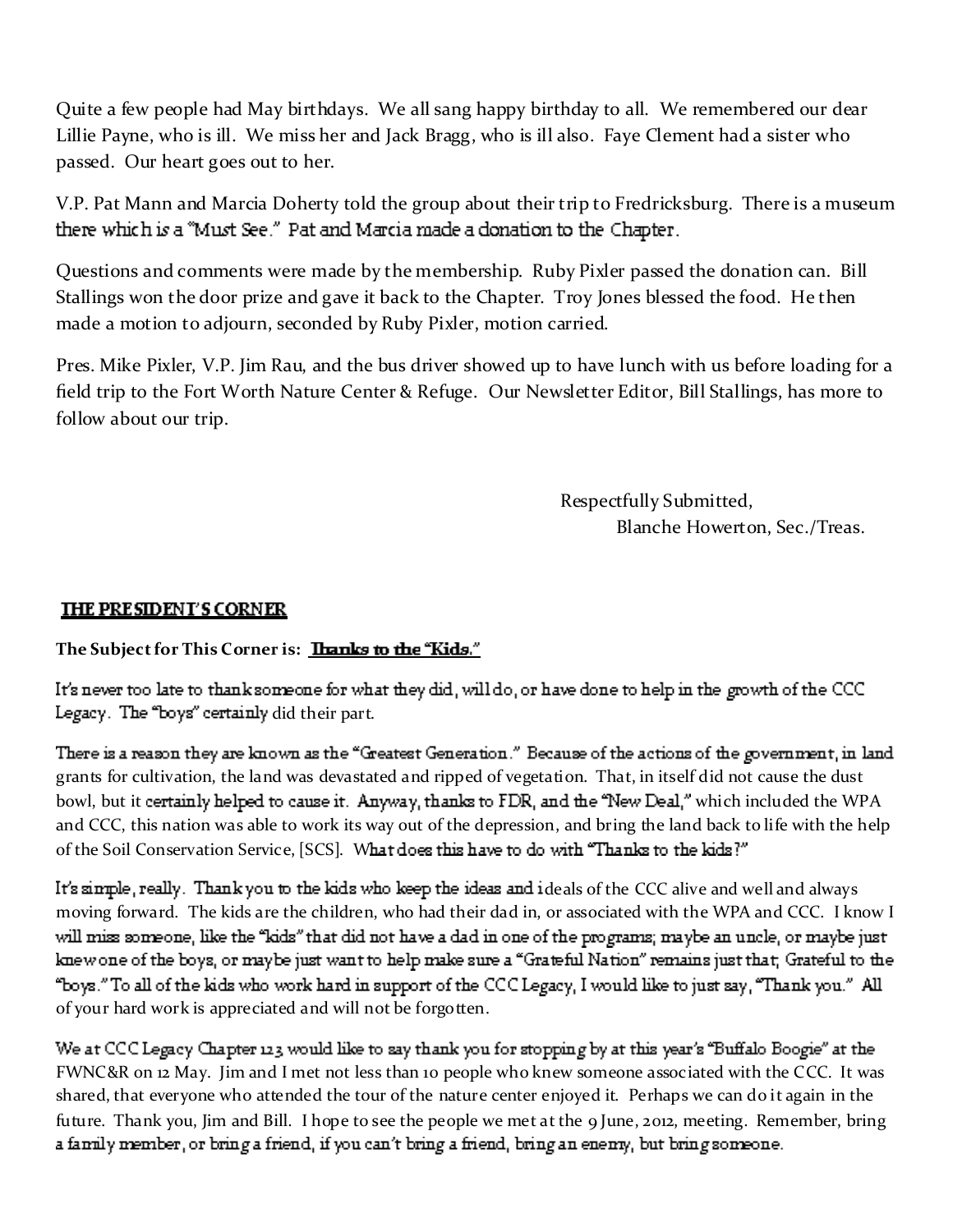# Members, if you can attend, do so. It's more than just the money. It's part of your extended family. The CCC is Forever!

Mike Pixler, President, CCC Legacy Chapter 123

#### **Chapter Eternal**

We received word that Joy Rastal, wife of R. H. Rastal, long time members of Chapter 123, died on 16 May, 2012. Services were held on Tuesday, 22 May, 2012, at Mountain View Funeral Home, Joshua, TX 76058. We extend our sympathies to the Rastal Family.

#### **Report on Our Members**

We recently learned that Faye Clement's sister passed away. We offer condolences to Faye. Her address is  $2741$ Ridgewood, Irving, TX 75062.

Jack Bragg has had a stroke recently, but he is at home now. He would appreciate hearing from you. His address is 3024 Amber Lane, Farmers Branch, TX 75234.

We now have the information where you can write Lillie Payne. Her address is Good Samaritan Denton Village Nursing Home, 2500 Hinkle Drive, Denton, TX 76201. She would enjoy hearing from you.

Note: This is in north Denton. There is another Good Samaritan facility in Denton also, but it is in the south side of town.

G.C. Murray gave us a call recently. He said that he was 92 on May 1 as noted above. We had a good conversation. He told of his time in the CCCs in Colorado outside of Pueblo. He became the camp night watchman, which he said was the best job going. He had the run of the place, and no one bothered him. When he came back home, he took an aviation instructions course taught by the Government at Dallas' Fair Park, and then got a job on the assembly line of the North American Aviation plant in Grand Prairie. He worked his way up to an assistant foreman's job, and he was responsible for a group assembling B-24 ailerons. His unit got so far ahead in the number of ailerons built, that they took all the men under him and put them in other departments. This left him without a crew which basically took away his draft deferment. Sure enough, his number came up and he went into the army.

G.C., 92 now, and his wife, now 86, get up at 5:00 AM three days a week, and she drives him to a neighboring town for his dialysis treatments. With all that, he still has a good outlook on life!

We visited with Bob Nettles the other day. Bob is doing OK; he uses his electric cart to get around at his retirement home, and enjoys visiting with his friends there. We had a good talk about his time in the CCC at Mother Neff SP, Brownwood SP, and the NYA which was at Inks Lake SP near Burnet. He also shared memories of his time in the Navy on a Destroyer in the Atlantic and Mediterranean. Bob was instrumental in establishing a CCC Company 817 Reunion Group that met at Mother Neff SP for a number of years.

++++++++++++++++++++++++++++++++++++++++++++++++++++++++++++++++++++++++++++++++++++++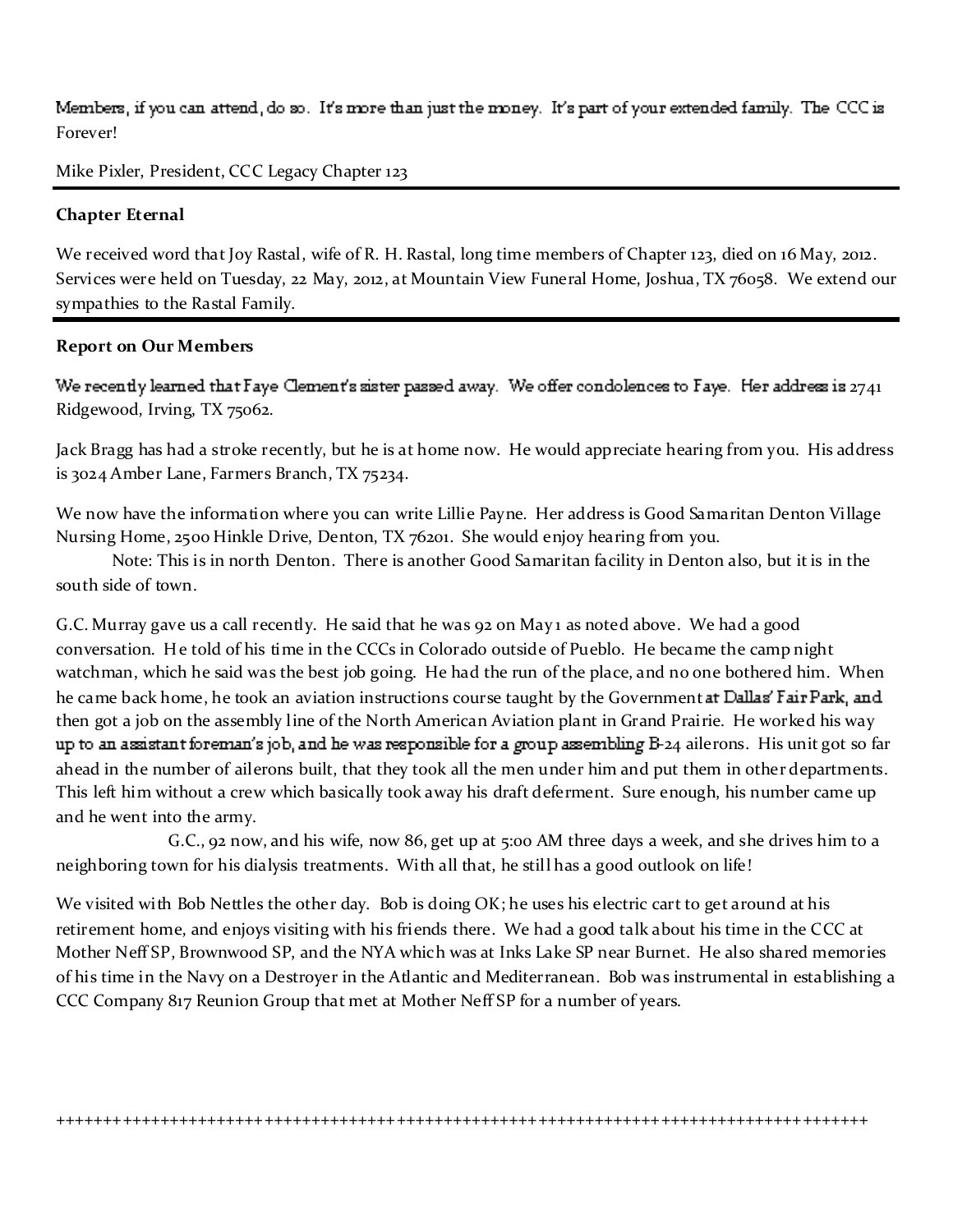#### Our Poet Laureate's Latest

#### TIT FOR TAT

The rat and cat went tit for tat

Blow for blow the cat would not scat Neither would the fat rat Biting, clawing and all of that.

A scowl will signal fear The hissing might bother your ear Whatever you do, don't get near These two - never friends in any year.

Billy bulldog showed his face Said I am in charge of this space I guard and protect this place You two stop, you are a disgrace.

The rat and cat laughed at that They gave Billy bulldog a little pat They should not have done that You can say goodbye to the rat and cat.

Jack Bragg

[We received this just before Jack's recent stroke]

The History of Mother's Day -with Thanks to Curtis Greer for this article.

The majority of countries that celebrate Mother's Day do so on the second Sunday of May. On this day, it is common for Mothers to be given presents and special attention from their families and loved ones. In the U.S. on May 10, 1908, the first official Mother's Day celebration took place at Andrew's Methodist Church in Gafton, West Virginia. Two carnations were given to each mother in attendance. Today, white carnations are used to honor deceased mothers, while pink/red pay tribute to living mothers.

\_\_\_\_\_\_\_\_\_\_\_\_\_\_\_\_\_\_\_\_\_\_\_\_\_\_\_\_\_\_\_\_\_\_\_\_\_\_\_\_\_\_\_\_\_\_\_\_\_\_\_\_\_\_\_\_\_\_\_\_\_\_\_\_\_\_\_\_\_\_\_\_\_\_\_\_\_\_\_\_\_\_\_\_\_\_\_\_\_\_\_\_\_\_\_\_\_\_

Elmer Burkett, U.S. Senator from Nebraska, proposed making Mother's Day a national holiday at the request of the YMCA. The proposal was defeated. By 1909 forth-six states were holding Mother's Day services.

\_\_\_\_\_\_\_\_\_\_\_\_\_\_\_\_\_\_\_\_\_\_\_\_\_\_\_\_\_\_\_\_\_\_\_\_\_\_\_\_\_\_\_\_\_\_\_\_\_\_\_\_\_\_\_\_\_\_\_\_\_\_\_\_\_\_\_\_\_\_\_\_\_\_\_\_\_\_\_\_\_\_\_\_\_\_\_\_\_\_\_\_\_\_\_\_\_\_

### Chapter 123's Recent Excrusion to the Fort Worth Natrue Center & Refuge

Since The Nature Center's Annual "Buffalo Boogie" fell on the same date as our May monthly meeting, we decided to participate in both. The "Boogie" is an organized event for runners and walkers to help raise funds to support the Buffalo herd at the Nature Center. They have let us have a booth at the event before to promote awareness of the CCC Legacy, and that the CCC was the reason for the park's existence. Since the genesis of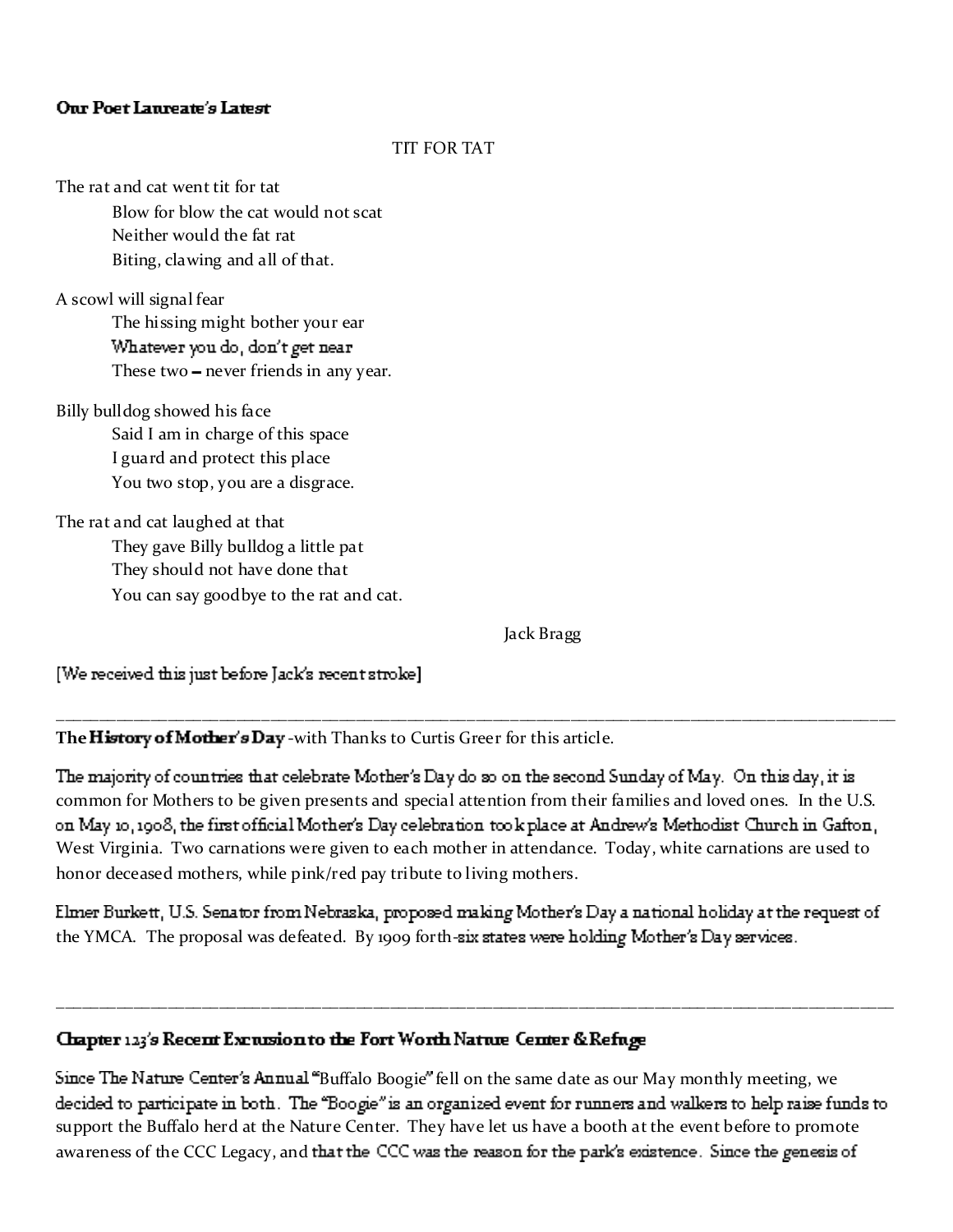Chapter 123 dates from member Janet Ketter's bringing together some of the original "boys" of Conmany 1816 who worked at the Lake Worth State Park site which became the Nature Center, our group has gradually become more involved with the park to encourage restoration of some of the work of the CCC. With some trepidation we decided to organize a bus tour of the park and remnants of CCC structures for our members – many of which were not familiar with what is there. We were fortunate to contact the private tour company that the Nature Center uses. They proved to be a great help to us; providing a 24 seat mini-bus with a very accommodating young lady driver. On Saturday, May 12, we had an abbreviated meeting at our regular location, followed by our usual great lunch meal. We had invited the bus driver to join us for lunch, and she gladly accepted.

Mike Pixler and Jim Rau [our President and Vice President] had made a very early start to the day by manning the Chapter 123 booth at the "Boogie." They managed to make contact with and recruit an amazing number of visitors at the event who had connections in one way or another to the original CCC. Mike and Jim made it back in time to eat and go on the tour with the rest of us. We then boarded the bus and headed for our first stop at the Nature Center, namely Broadview Park, a large CCC site with a number of structures.

We have to stop here and acknowledge our thanks to our Official Weather Coordinator, Troy Jones, aka our Sgt.-At-Arms. When we are really in need of special weather conditions, Troy is our go-to guy. This day proved to be perfect for our needs; overcast skies but no rain, with a gentle breeze and a perfect temperature for our outing. Members making the tour were: Blanche Howerton, Ernest & Helene Hubbard, Troy & Wanda Jones, Bill McKee, Mike Pixler, Ruby Pixler, Steve Porter, Jim Rau, Bill Stallings, and Merle Timblin. Merle, along with a friend of his, drove and met us at Broadview.

At Broadview we met up with Suzanne Tuttle, Director of the Fort Worth Nature Center & Refuge, who had gladly agreed to accompany us as our tour guide. Our bus driver took us as close as she could to outlying structures – many that were hidden by trees and undergrowth, and most of us walked the rest of the way. We visited the Broadview Shelter that is a prime candidate for restoration, a hidden pump house with beautiful CCC rock work, two solidly built concrete water tanks over 75 years old, numerous concrete picnic tables, a drinking water fountain built with a child-access step, and a group picnic area.

Our next stop was the combination Bison Range and Prairie Dog Town. Much of the time the Park's small Bison herd likes to hide out in the trees, but since it was a cool day, we got to see them, along with several new Bison calves. Suzanne told us of the interesting history of their herd. They are descendants of the original group of the last survivors taken from Wyoming to New York City's Bronx Zoo soon after 1900. So that makes the Fort Worth herd one of the few that is genetically "pure." The prairie dogs are just a short 50 yards or so walk from the road down a tree-shaded path. Here you look over a field pock marked with small holes, and, at first, see nothing. Then on closer watch, you start seeing here and there, little furry ground squirrels darting about. In several areas you will see a guard "dog" standing alert by his mound acting as sentry for his family or group. He "barks" warnings for his clan to dive for their holes if danger nears. This area is ready made for families with kids or grandkids to spend some fun time just observing.

Our next stop was the Hardwicke Interpretive Center built on a heavily wooded bluff that is near the Trinity River [but obscured by the trees]. It has some very interesting displays including a number of animals native to the Park. It was a short work from the parking lot, but Suzanne provided two golf carts to shuttle members up to the building. We got to see the large granite marker telling the CCC story of Company 1816 building the park.